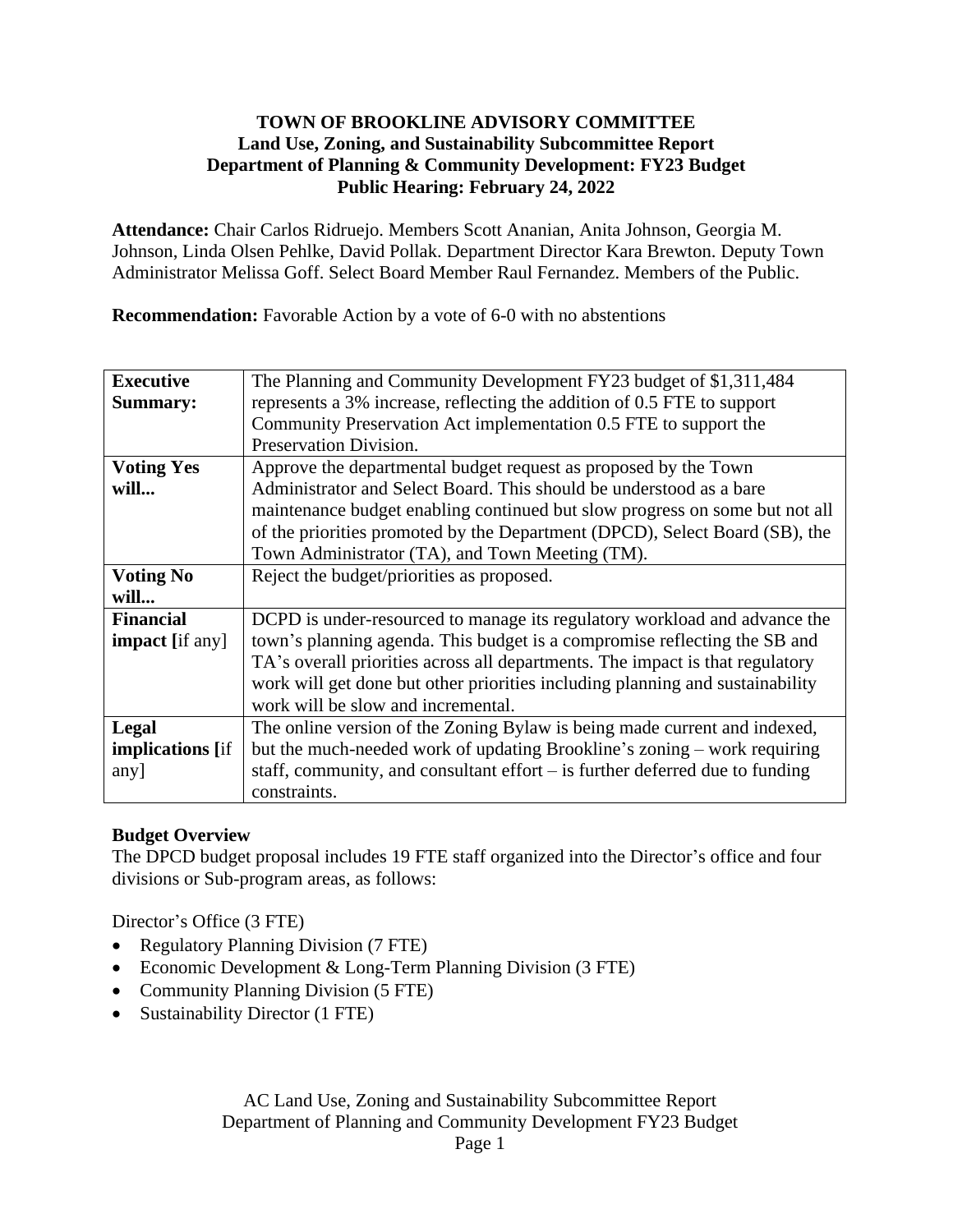This is an increase of one FTE in the Regulatory Planning Division that combines two 0.5 FTE needs in a single hire to address increased work in preservation planning and administration of the Community Preservation Act (CPA) respectively.

Staff salaries make up 92% of the DCPD budget.

There is an additional \$25,000 in consultant funding for Sustainability that is located in the Town Administrator's budget.

# **Administration**

DCPD is committed to advancing the Town's Policy Issues and Initiatives with the following specific objectives:

- Publish Disadvantage Business Enterprise (DBE) status for all Department contracts including certified and non-certified entities.
- Add racial equity criteria to all formal staff recommendations.
- Incorporate community engagement and racial equity goals into all Scopes of Work both internal projects as well as standard language for all technical consultant contracts.
- Transition all public meeting agendas and meeting materials to the Town's OnBase software system.
- Analyze additional budget funding required for implementing a language access plan and fully staffing required hybrid public meetings.
- If funding is available, provide four hours of foundational racial equity training for all staff and then create a Racial Equity Action Plan with full staff participation.

# **Regulatory Planning**

- This division's work is predominately reactive, supporting and processing regulatory permitting at all levels. This includes large public and private projects like Pierce Elementary, Colonel Floyd Apartments, Kent/Station Street, 10 Brookline Place, and Waldo Durgin.
- It also includes the dramatically increases caseload of demolition and historic district applications which have recently risen by a factor of 1.5-1.7. In response, they are ready to present to the SB a proposal for increases in preservation-related permitting fees that will more accurately reflect the cost of administering these permits.
- The division also provides technical assistance for by-law changes, both in the Warrant Article and implementation stages.

# **Community Planning**

 This division's work is predominantly supporting the creation and preservation of affordable housing, including permitting new units, preserving existing units, transitioning ownership of subsidized home-ownership units, and supporting Brookline Housing Authority (BHA) projects. Like the Regulatory Planning division, the workload has exploded, with the inclusionary zoning caseload up by a factor of 4-5x and other affordable unit cases up by a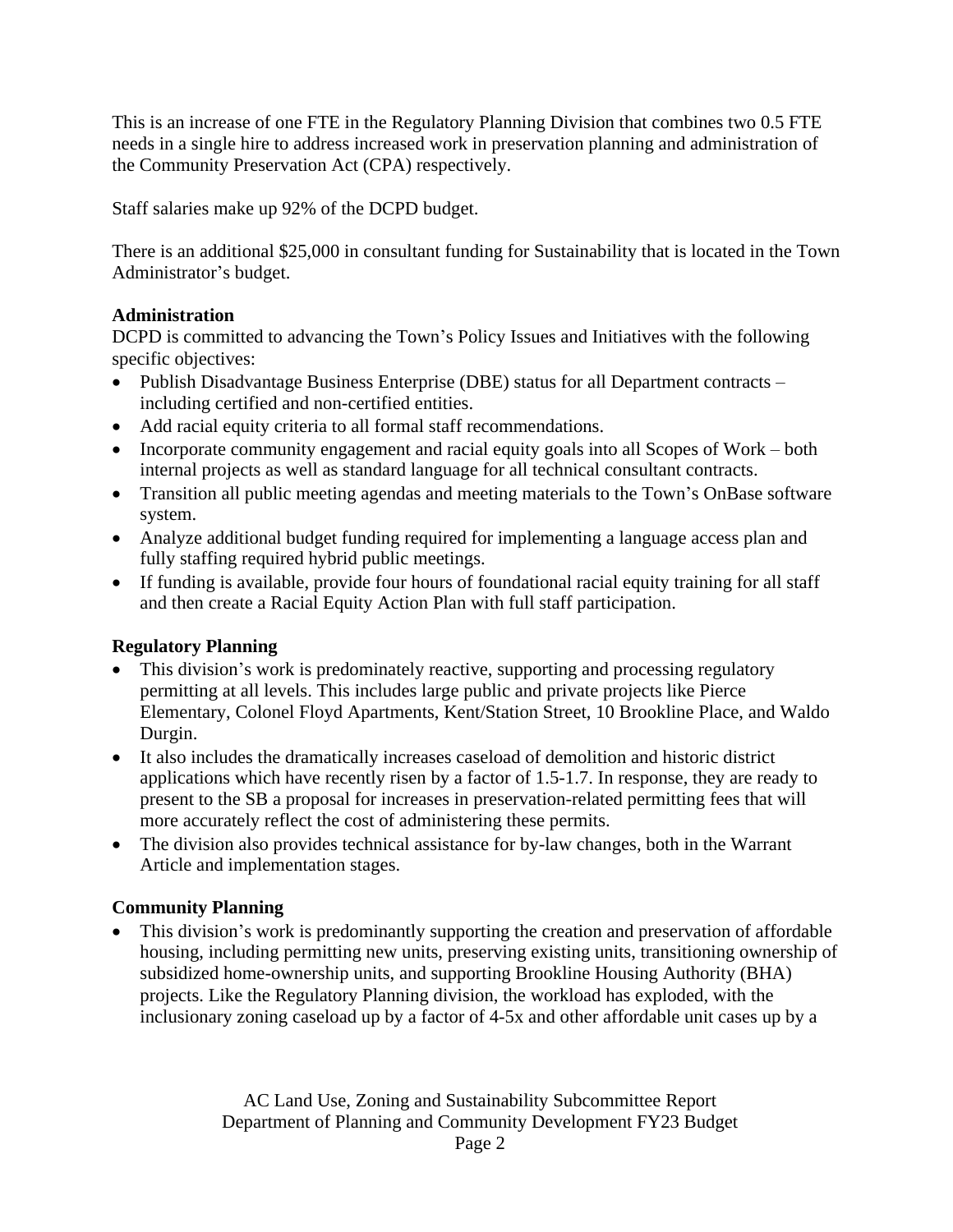factor of 3x. This is primarily due to recent changes enacted by Town Meeting, and will also result in increased contributions to the Affordable Housing Trust Fund (AHTF)

• The division is also responsible for advancing the work of the Housing Production Plan.

## **Economic Development and Long-Term Planning**

- This division supports all small business initiatives and problem solving in our commercial areas. This includes the Local Rapid Recovery Plan for Coolidge Corner & JFK Crossing. This work equates to an ongoing 1.0 FTE commitment.
- The division is responsible for all community engagement
- Implementation of the Diverse procurement platform QWALLY

The division carries forward all of the major planning studies.

### **Currently underway**:

- Boylston St. Corridor Zoning
- 10 Brookline Place Committee
- Outdoor Seating

## **Next up/FY23 priorities**:

- Chestnut Hill Village Corridor Study
- Newbury Parcel Reuse Study
- Strategic Asset Plan and Major Parcel Study Implementation

Beyond the limit of both staffing and consulting budget resources are many planning studies that have been cut or put off, including:

- Pre-Comprehensive Plan Scope
- Studies for Local Historic Districts
- Parking Demand Study
- Assisting DPW with tree canopy General Bylaw

### **Sustainability Planning**

Currently staffed only with a Director, this division will rely heavily on collaborative work not only within DPCD but also across all of Town government as well as the newly appointed Zero Emissions Advisory Board (ZEAB). Division priorities include:

- Renewal of the Town's Community Aggregation Electricity Program
- Create a plan to reduce municipal energy use by 20%
- Seek funding to electrify the municipal fleet and build EV infrastructure
- If additional resources are made available, advance the development of a Climate Crisis Action Plan.

### **Anticipated changes in staffing needs, work methods, and more**

The department's greatest resource is its workforce. Recruitment and retention are extremely high priorities. Anticipated changes include:

- Have begun two-way staff reviews.
- Moving to a permanent hybrid model for both staff and public meetings

AC Land Use, Zoning and Sustainability Subcommittee Report Department of Planning and Community Development FY23 Budget

Page 3